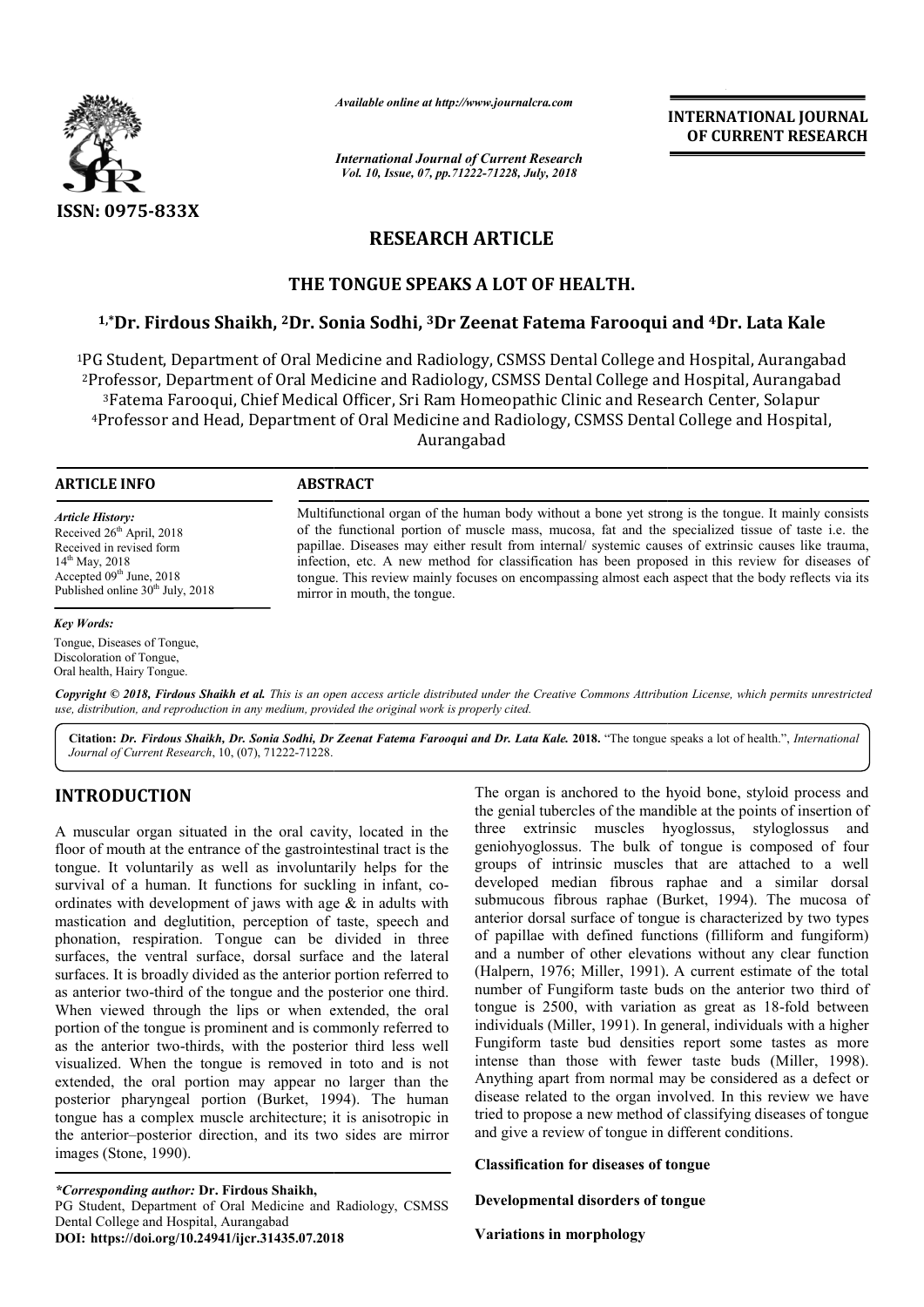- Ankyloglossia
- Aglossia/ Hypoglossia
- Macroglossia
- Cleft/lobed/bifurcated & tetrafurcated tongue
- Fissured tongue
- **Variations in function**
	- Speech defects
		- Glossopalatine ankylosis
- **Variations in movement**
	- Trefoil tongue
	- Gorlin sign
	- Tongue in tuberous sclerosis
	- Tongue thrusting
	- Miscelleneous
	- Thyroglossal duct cysts
	- Lingual thyroid

## **Nutritional & Metabolic Disorders.**

- Geographic tongue
- Depapillation and atrophic lesions
- Amyloidosis
- Diabetes
- Malabsorption syndrome
- Drug conditioned deficiency
- Hematologic abnormalities

## **Discolorations and Pigmentation of tongue.**

## **Endogenous**

- Jaundice
- Addisons disease
- Physiologic pigmentation
- Neurofibromatosis

## **Exogenous**

- Metabolic products
- Food debris
- Black hairy tongue
- Dyes
- Mouth rinses [chlorhexidine]
- Chemotherapeutic agents [doxorubicin hydrochloride]

## **Inflammatory conditions of tongue.**

- Glossitis
- Traumatic injuries
- Ulcers
- Superficial vascular changes

## **Infections with direct and indirect relation Bacterial**

- Scarlet fever
- Tuberculosis
- Blastomycosis
- Syphilis
- Ludwig's angina, etc

# **Fungal**

# **Candida, etc**

# **Viral**

- Herpes simplex
- Herpes zoster
- HIV, etc

## **Parasitic**

## **Neuromuscular disorders of tongue.**

## **Dysphagia**

- Dystonia
	- Dyskinesia
	- Tremors
	- Myotonic dystrophy
	- Obstructive sleep apnea
- Glossoptosis

## **Premalignant Lesions and conditions of tongue**.

- Leukoplakia
- Lichen planus

## **Benign Lesions of tongue**

- Fibroma
- Hemangioma
- Lymphangioma
- Leiomyoma
- Rhabdomyoma
- Granular cell tumor
- Schwannoma
- Neurofibroma.
- Lymphoepithelial cysts

## **Malignancy of tongue**

- Squamous cell carcinoma
- Melanoma
- Lymphoma

## **Miscellaneous**

- Neck tongue syndrome
- Vascular diseases of the body of tongue
- Angioneurotic edema
- Lingual varicocities
- Burns

## **Developmental disturbances of tongue:**

**Variations in morphology:** In Aglossia/ macroglossia (Figure 1) what is commonly observed is a rudimentary, small tongue. As a consequence of the lack of muscular stimulus between the alveolar arches, these do not develop transversely and the mandible does not grow in an anterior direction, producing as a result a severe dentoskeletal malocclusion (Shafer, 2012) Aglossia-Macroglossia syndrome malformation is very rare, since the first publication which was attributed by Gaillard and Nogué to Antoine De Jussieu in 1718, to present till date there have been less than 35 cases reported (Shafer 2012). The abnormal enlargement of tongue is referred to as macroglossia. It is observed to occur in conditions causing accumulation of fluid or other deposits in tissue of tongue. Congenital macroglossia is associated with Congenital Lymphangioma  $&\&\lor$  Hemangioma as in Sturge-Weber syndrome<sup>(1)</sup> in Glycogen storage diseases (Stone, 1990) and other syndromes like Down's syndrome (Stone, 1990). Tongue tie is usually defined on the basis of inability to extend the tip of tongue beyond the vermillion border of lip or a line joining the lip commisures, although some authors also require evidence of speech impairement (Sedano, 1989; Young, 1979). Fissured, Cleft, Lobed, bifurcated and tetrafurcated tongues maybe associated with Coffin-Lowry syndrome, Meckle's syndrome, Fraser's syndrome (Burket, 1994).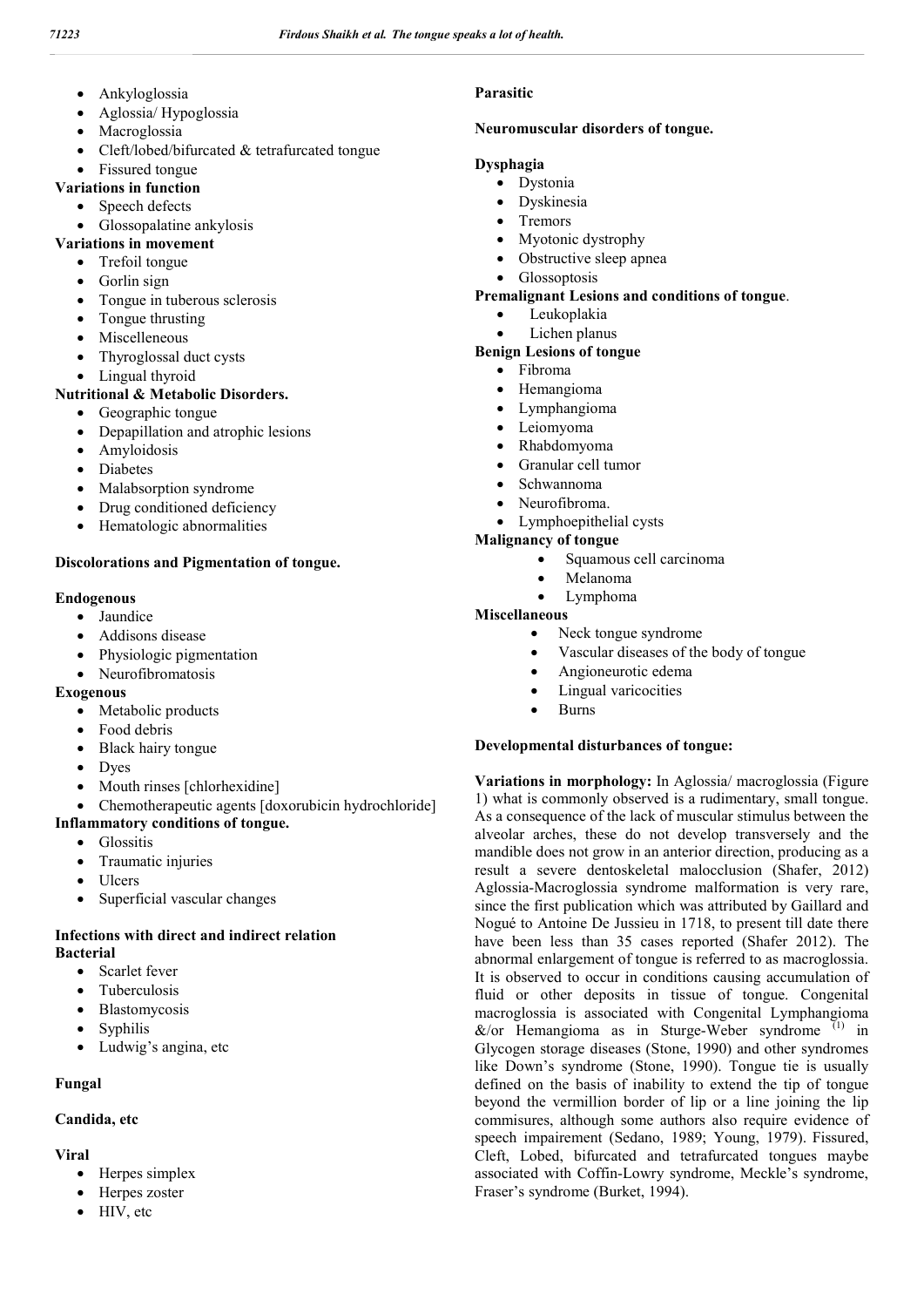**Variations in function:** Speech defects considered here are caused due to abnormal morphology of the tongue and not those caused due to involvement of the nervous system. Speech defects in pronunciation of the letters *t, d, n* and *l* sounds and words such as *ta, te, time, water, cat*. In some instances, speech defects of this type can be handled satisfactorily by a speech therapist without the need to cut frenum (Hanson, 1988).



**Figure 1. Ankyloglossia/ Tongue-tie**



**Figure 3. Depapillated areas on dorsum of tongue in lactating mother with nutritional deficiency**



**Figure 2. Geographic tongue**

Attachment of the tip of the tongue to the hard palate is called as glossopalatine ankylosis or ankyloglossum superius syndrome (Gima, 1987).

**Variations in movement:** The ability to curl or deform the margins of the tongue is apparently under partial genetic control.<sup>11</sup> Few individuals can voluntarily deform the tip of the tongue into a clover leaf pattern (trefoil tongue), although no clear inheritance pattern has been identified this (Burket, 1994).



**Figure 4. Median rhomboid glossitis.**

The unusual extensibility of tongue, both to touch the tipoff the nose is referred to as Gorlin's sign seen in patients with Ehler-Danlos syndrome (Brighton, 1970). Tongue in tuberous sclerosis has been described as "long and narrow" but does not show extensibility (Burket, 1994).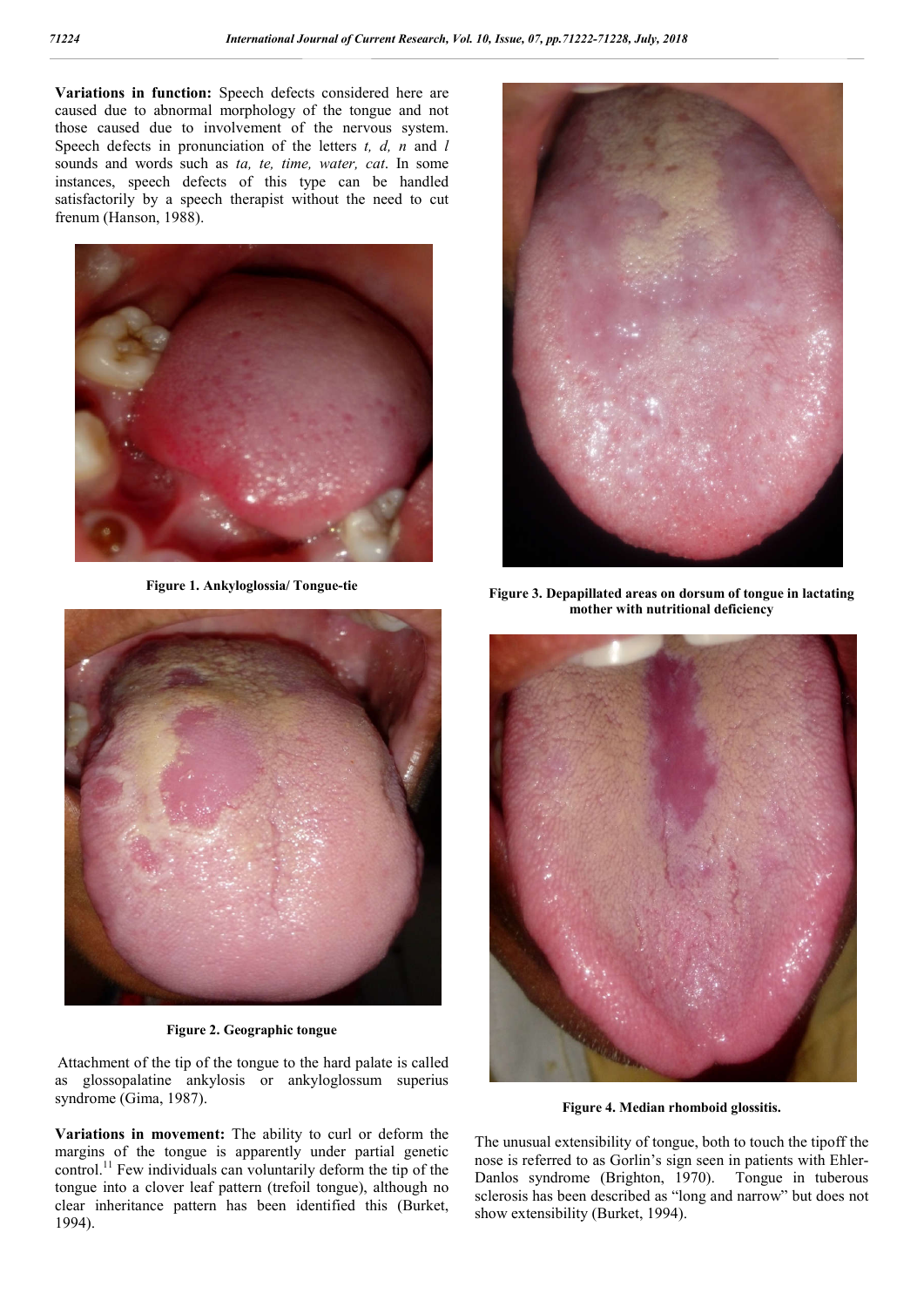

**Figure 5. Physiologic pigmentation (mole)**



**Figure 6. Aphthous ulcer on ventral surface in a 30 year old male**



**Figure 7. Ulcer on ventral surface extending upto floor of mouth in a 70 year old patient**



**Figure 8. Suspected malignancy on lateral surface of tongue in a patient with history of tobacco abuse.**

Tongue thrusting is the positioning of the tongue between the anterior teeth during swallowing, speaking or at rest (Gellin, 1978).

**Miscellaneous:** Thyroglossal cysts can be defined as an irregular neck mass or a lump which develops from cells and tissues left over after the formation of the thyroid gland during developmental stages University RMC, 2015. Thyroglossal cysts are the most common cause of midline neck masses and are generally located caudal to (below) the hyoid bone. These neck masses can occur anywhere along the path of the thyroglossal duct, from the base of the tongue to the suprasternal notch (Deaver, 2009).

**Nutritional & Metabolic Disorders:** The tongue is normally covered with tiny, pinkish-white bumps (papillae), which are actually short, fine, hairlike projections. With geographic tongue, patches on the surface of the tongue are missing papillae and appear as smooth, red "islands," often with slightly raised borders. These patches (lesions) give the tongue a map like, or geographic, appearance. Figure 2. The lesions often heal in one area and then move (migrate) to a different part of your tongue. Geographic tongue is also known as benign migratory glossitis (Mayo Clinic, 2018). Bald tongue is defined as complete atrophy of lingual papillae seen in pernicious, Hunter's glossitis or iron deficiency anemia, pellagra bald tongue of Sandwith (McGraw Hill, 2002). The term atrophic glossitis is commonly used to describe the appearance of tongue that results from various nutritional deficiencies and hematological abnormalities Figure 3. Refer Table 1. Depapillation may also be associated with malapsorption syndrome, drug conditioned deficiency (isoniazid) (Burket, 1994). Diabetes and chronic candidiasis are associated with conditions variously referred to as Median rhomboid glossitis, Figure 4. central papillary atrophy or atrophic glossitis (Burket, 1994). Amyloidosis of the oral cavity is uncommon. The tongue is the most frequent site, followed by the floor of the mouth, buccal mucosa, soft palate, gingiva, hard palate and lower lip region (Dimitrios Andreadis, 2011). The most common symptoms are fatigue, unexplained weight loss, swelling of the ankles and legs due to fluid accumulation (oedema), shortness of breath, loss of appetite, an enlarged tongue (macroglossia), unexplained bruising around the eyes, numbness or tingling in the hands and feet (peripheral neuropathy) (Robbins *et al*., 2010).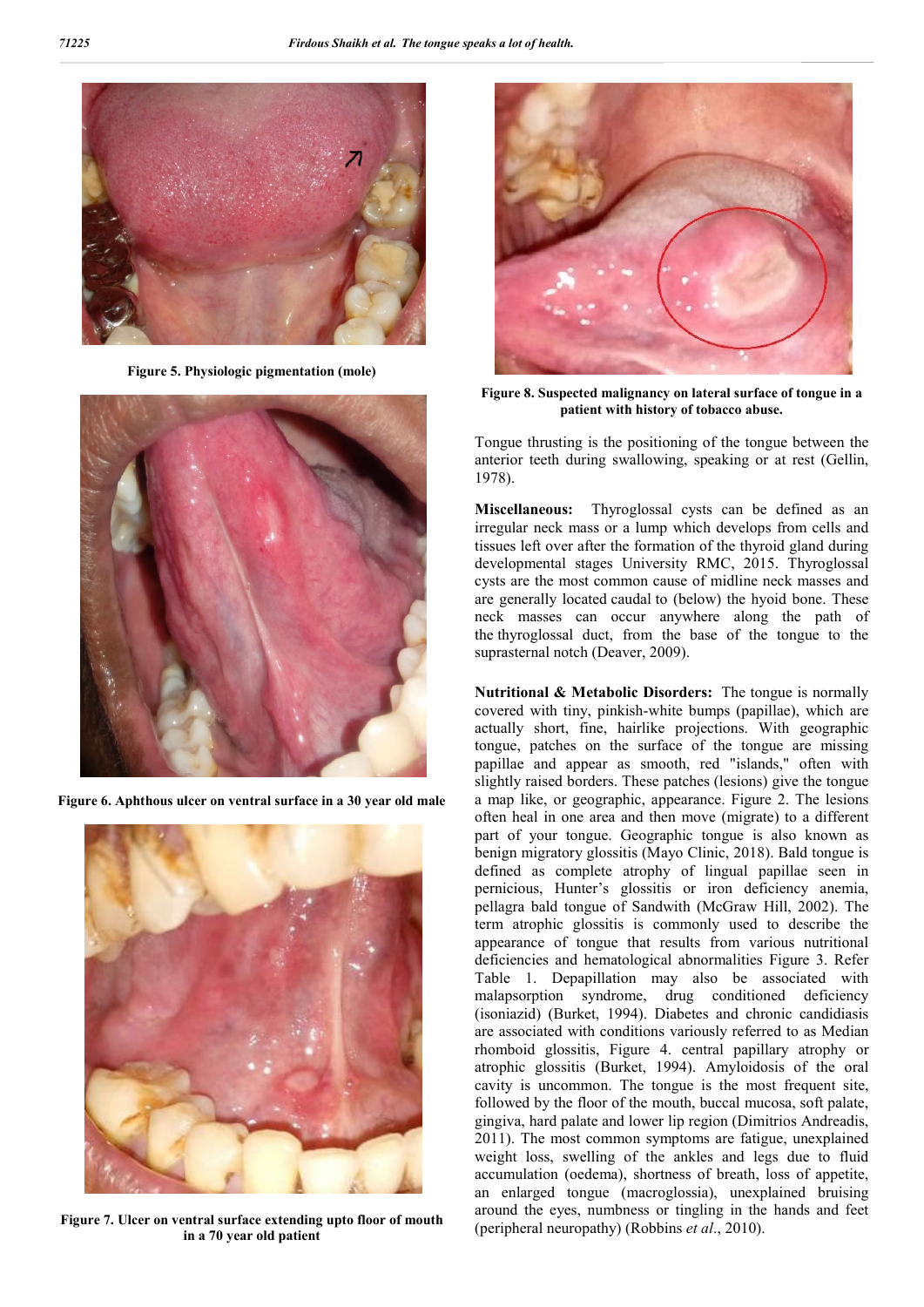### **Table 1. Characteristic appearances seen of the tongue**

| Moeller-Hunter Glossitis/Beefy red tongue                   | Pernicious Anemia                                   |
|-------------------------------------------------------------|-----------------------------------------------------|
| Bald tongue of Sandwith                                     | Pellagra                                            |
| Atrophic glossitis                                          | Diabetes, candidiasis                               |
| Benign migratory glossitis/geographic tongue/wandering rash | Immunologic reaction                                |
| Interstitial glossitis                                      | Syphilis                                            |
| Strawberry tongue                                           | Scarlet fever                                       |
| Baked tongue                                                | Typhoid fever                                       |
| Parrot tongue                                               | Tongue of chronic low grade fevers                  |
| Wooden tongue of cattle                                     | Actinomycosis                                       |
| Earthy/ encrusted/ hairy tongue                             | In dehydrated, debilitated, terminally ill patients |

| Color of tongue                                                             | Condition associated                                                     |                   |                        |                         |
|-----------------------------------------------------------------------------|--------------------------------------------------------------------------|-------------------|------------------------|-------------------------|
| <b>Brown</b>                                                                | Physiologic pigmentation,                                                |                   |                        |                         |
|                                                                             | Mole/ melanin deposition.                                                |                   |                        |                         |
| Yellow                                                                      | Poor oral hygiene                                                        |                   |                        |                         |
|                                                                             | Food debris                                                              |                   |                        |                         |
|                                                                             | Dyes from candy, beverages etc                                           |                   |                        |                         |
|                                                                             | Jaundice                                                                 |                   |                        |                         |
| <b>Black</b>                                                                | Hairy tongue due to hypertrophy of the papillae.                         |                   |                        |                         |
|                                                                             | Discoloration due to growth of bacteria producing pigment.               |                   |                        |                         |
|                                                                             | Staining from food.                                                      |                   |                        |                         |
| Blue                                                                        | Food debris due to edible coloring agents.                               |                   |                        |                         |
|                                                                             | Sign of cyanosis.                                                        |                   |                        |                         |
|                                                                             | Sign of primary adrenal insufficiency.                                   |                   |                        |                         |
|                                                                             | Airway obstruction                                                       |                   |                        |                         |
| Asthmatic attacks                                                           |                                                                          |                   |                        |                         |
|                                                                             | Chronic obstructive pulmonary disease (COPD)<br>Congenital heart disease |                   |                        |                         |
|                                                                             |                                                                          |                   |                        |                         |
|                                                                             | Pneumonia                                                                |                   |                        |                         |
|                                                                             | Poisoning                                                                |                   |                        |                         |
|                                                                             | Suffocation                                                              |                   |                        |                         |
|                                                                             | Bacteria producing pigment.                                              |                   |                        |                         |
| White                                                                       | Coating on tongue.                                                       |                   |                        |                         |
|                                                                             | Candida infection                                                        |                   |                        |                         |
|                                                                             | Leukoplakia                                                              |                   |                        |                         |
|                                                                             | Lichen planus                                                            |                   |                        |                         |
| Purple                                                                      | vitamin B2 (riboflavin) deficiency                                       |                   |                        |                         |
|                                                                             | Central cyanosis                                                         |                   |                        |                         |
|                                                                             | High levels of cholesterol                                               |                   |                        |                         |
|                                                                             | Food coloring agents.                                                    |                   |                        |                         |
| Red                                                                         | Glossitis/inflammation.                                                  |                   |                        |                         |
|                                                                             | Vitamin deficiencies                                                     |                   |                        |                         |
|                                                                             | Anemia                                                                   |                   |                        |                         |
|                                                                             | Depapillation                                                            |                   |                        |                         |
|                                                                             | Scarlet fever (strawberry tongue)                                        |                   |                        |                         |
|                                                                             | Toxic shock syndrome<br>Kawasaki syndrome                                |                   |                        |                         |
|                                                                             |                                                                          |                   |                        |                         |
|                                                                             |                                                                          |                   |                        |                         |
|                                                                             |                                                                          |                   |                        |                         |
| Tuberculosis:                                                               |                                                                          |                   | Syphilis:              |                         |
|                                                                             |                                                                          |                   |                        |                         |
| • chancre in the anterior<br>Blastomycosis:<br>• chronic ulcer on posterior |                                                                          |                   |                        |                         |
| ventral surface or                                                          |                                                                          | · chronic ulcers. | third.                 |                         |
| pharyngeal surface.                                                         |                                                                          |                   | • Mucous patch of      |                         |
|                                                                             |                                                                          |                   |                        | secondary syphilis may  |
|                                                                             |                                                                          |                   |                        | involve tongue $&$ oral |
|                                                                             |                                                                          |                   |                        |                         |
|                                                                             |                                                                          |                   | mucosa                 |                         |
|                                                                             |                                                                          |                   |                        |                         |
|                                                                             |                                                                          |                   |                        |                         |
|                                                                             |                                                                          | Chronic low grade |                        |                         |
| Actinimycosis                                                               | Typhoid fever:                                                           | fevers:           |                        | Behcet's syndrome:      |
|                                                                             |                                                                          |                   | • Dry, horny, Immobile |                         |
| • Induration+                                                               | · Dry, brown, coated                                                     | tongue reflecting |                        | • Recurrent aphthous    |
| multipleulcers                                                              | tongue.                                                                  |                   |                        | ulcers on margins.      |

dehydration and lengthy illness.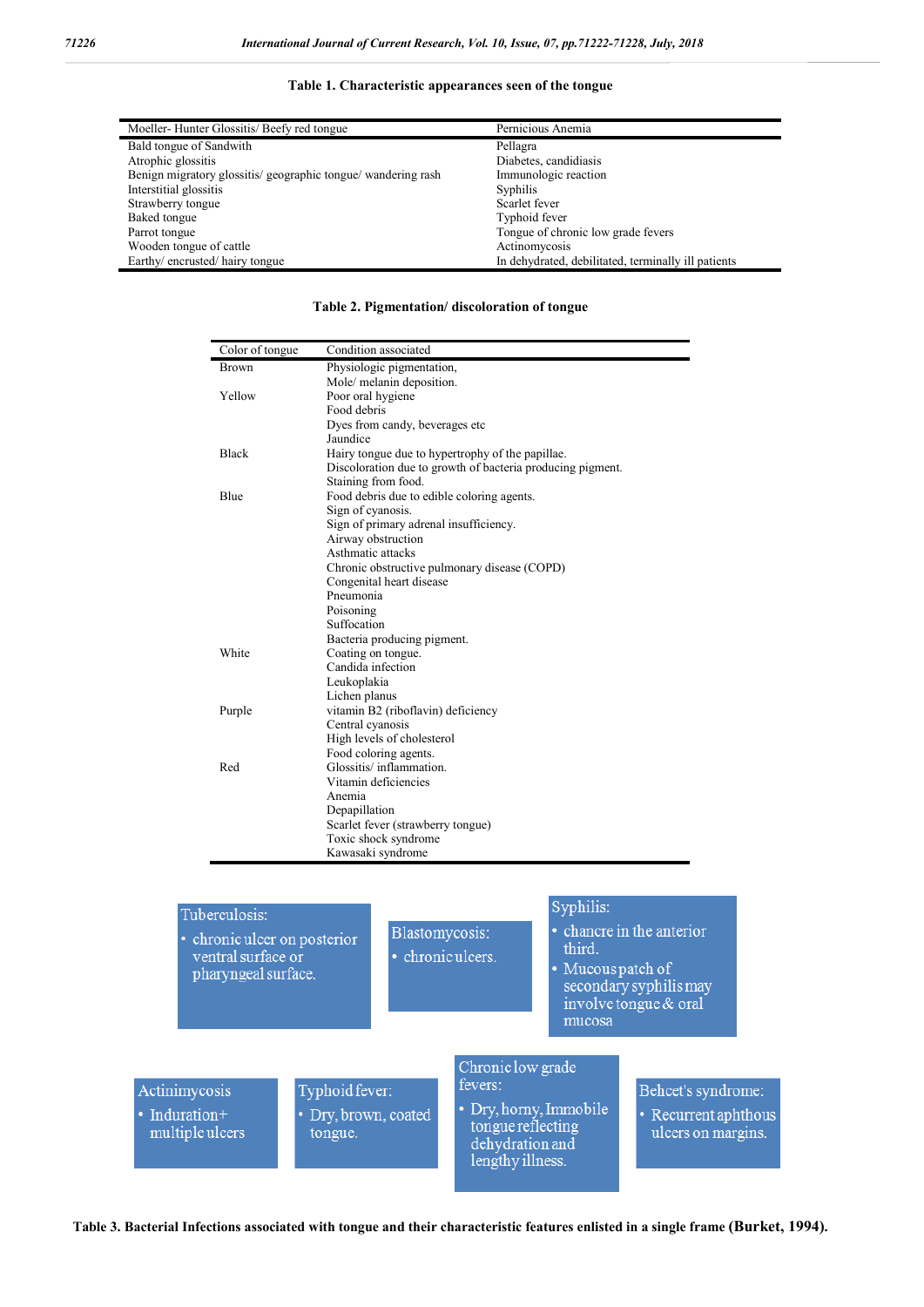| Dysphagia               | Weakness of tongue muscles                                          |
|-------------------------|---------------------------------------------------------------------|
| Dysarthria              | Speech problems caused by neuromuscular disorder                    |
| Dystonia                | Abnormally increased muscular tone                                  |
| Dyskinesia              | Repetative uncontrolled muscular activity                           |
| Tremors                 | Rhythemic oscillation of a part of the body                         |
| Obstructive sleep apnea | Intermittent ceasation of respiration associated with regular sleep |
| Glossoptosis            | Postero-inferior positioning of the tongue.                         |

#### **Table 4. Neuro-muscular disorders associated with tongue (Burket, 1994).**

#### **Table 5. Benign growths of the tongue (Brian, 2012)**

| Granular cell tumors   | Granular cell tumors are small, solitary, firm, painless tumors that can occur throughout the body. More than one<br>half of cases occur in the oral cavity, and up to one third involve the dorsum of the tongue.                                                                                                                                 |
|------------------------|----------------------------------------------------------------------------------------------------------------------------------------------------------------------------------------------------------------------------------------------------------------------------------------------------------------------------------------------------|
| Fibroma                | Traumatic fibroma is a common lesion of the oral cavity. It usually appears along the bite line as a focal,<br>thickened area that is typically dome shaped, pink, and smooth. It is caused by the accumulation of dense,<br>collagenous connective tissue at the site of chronic irritation.                                                      |
| Lymphoepithelial cysts | Lymphoepithelial cysts are yellowish nodules located on the ventral surface of the tongue, tonsillar region, or<br>floor of the mouth. They are benign and thought to arise from the entrapment of salivary epithelium in lymphoid<br>aggregates during embryogenesis                                                                              |
| Papilloma              | Squamous Papilloma is one of the more common oral lesions, occurring in up to 1 percent of adults. It is<br>generally associated with human papillomavirus type 6 or 11 infection. Papillomas typically appear as a single,<br>isolated, pedunculated lesion with finger-like projections. Treatment involves surgical excision or laser ablation. |

Localized amyloidosis of tongue typically presents as macroglossia, tongue protrusion beyond the alveolar ridge, speech impairment and dysphagia (Faramarz Memari *et al*., 2011).

**Discolorations and Pigmentation of tongue:** Refer table 2.

Physiologic pigmentation (Figure 5) of the oral mucosa is clinically manifested as multifocal or diffuse melanin pigmentation with variable prevalence in different ethnic groups (Lenane *et al*., 2000). Physiologic pigmentation, which is common in African, Asian, and Mediterranean populations, is due to greater melanocyte activity rather than a greater number of melanocytes (Gaeta *et al*., 2002). Differential diagnosis for brownish pigmentation depends on whether the lesion is focal (melanotic macule, nevus, melanoma), diffuse (ecchymosis, melanoma, drug induced), or multifocal (physiologic pigmentation, drug induced, oral lichen planus, and so on) (Chandra *et al*., 2010). In darker skinned people, oral pigmentation increases, but there is no difference in the number of melanocytes between fair-skinned and dark-skinned individuals. The variation is related to the differences in the activity of melanocytes (Özbayrak *et al*., 2000). Melanincontaining electron-dense vesicles, so-called melanosomes, are formed within the cytoplasm and transported along the dendrites (Hicks *et al*., 2000). Black hairy tongue/ coated tongue is caused due to heavily kertinized surface layers of filiform papillae are continuously desquamated. Longer papillae give the tongue a hairy appearance (Burket, 1994).

**Inflammatory conditions of tongue:** Glossitis refers to inflammation of the tongue. The condition causes the tongue to swell in size, change in color, and develop a different appearance on the surface. Types: Acute, chronic, atrophic, idiopathic. Traumatic injuries may be caused due to sharp teeth, tongue-bite, sharp margins of restorations and prosthesis, ill-fitting dentures. Ulcers of the tongue (Figure 6, 7.) may result from a variety of physical and infectious agents acting on the normal mucosa that has been already damaged by atrophic changes, vesiculobullous disease or other immunologic reactions (Burket, 1994). Superficial vascular changes like lingual varicosities are evident as prominent purplish blue spots, nodules and ridges, usually on the anterior ventral surface of the tongue (Burket, 1994). Caviar spots are the angiomas of the tongue.

**Infections with direct and indirect relation:** Infections (Table 3) with direct association lead to sign and symptoms due to presence of the causative organism on the tongue, but some conditions like HIV may show indirect association, i. e the symptoms may suggest presence of infection but is not a characteristic always to rule out diagnosis. The infections should be categorized as bacterial, fungal, viral and parasitic. Bacterial may be caused due to prior infection, odontogenic cause, piercing, trauma, etc. Ludwig's angina shows an indurated swelling of the whole floor of mouth and the base of the tongue, which pushes the tongue upwards and prevents the patient from closing mouth. It is not an infection of tongue, rather a squeal to periapical infection spreading to spaces (Burket, 1994). In infections with toxin producing Strep pyogennes (scarlet fever) the classic sign of strawberry tongue is described because of prominent red fungiform papillae against a whitish pink coating (Burket, 1994). Oral thrush also known as candidiasis, oral thrush is a yeast infection that develops inside the mouth. The condition results in white patches that are often cottage cheese-like in consistency on the surfaces of the mouth and tongue. Oral thrush is most commonly seen in infants and the elderly, especially denture wearers, or in people with weakened immune systems. People with diabetes and people taking inhaled steroids for asthma or lung disease can also get thrush. Oral thrush is more likely to occur after the use of antibiotics (https://www.webmd.com/oral-health/guide/ tongue-problem-basics-sore-or-discolored-tongue- and-tonguebumps#1). Herpes zoster may affect the lingual branch of the mandibular division of fifth cranial nerve and produce a series of ulcerations along the anterior third of the tongue on one side. Localization and encystment of cestode and nematode parasites in tongue muscles have been described in a number of occasions (Burket, 1994). HIV may show associated infections due to hampered immune mechanism, opportunistic candidal infections are observed.

#### **Neuro-muscular disorders associated with tongue: Refer Table 4.**

**Rabbit syndrome:** Fine trmors and fasciculations of tongue are described as "vermicular movements", rapid darting of the tongue as "fly catcher's tongue" or "bon-bon sign" and when